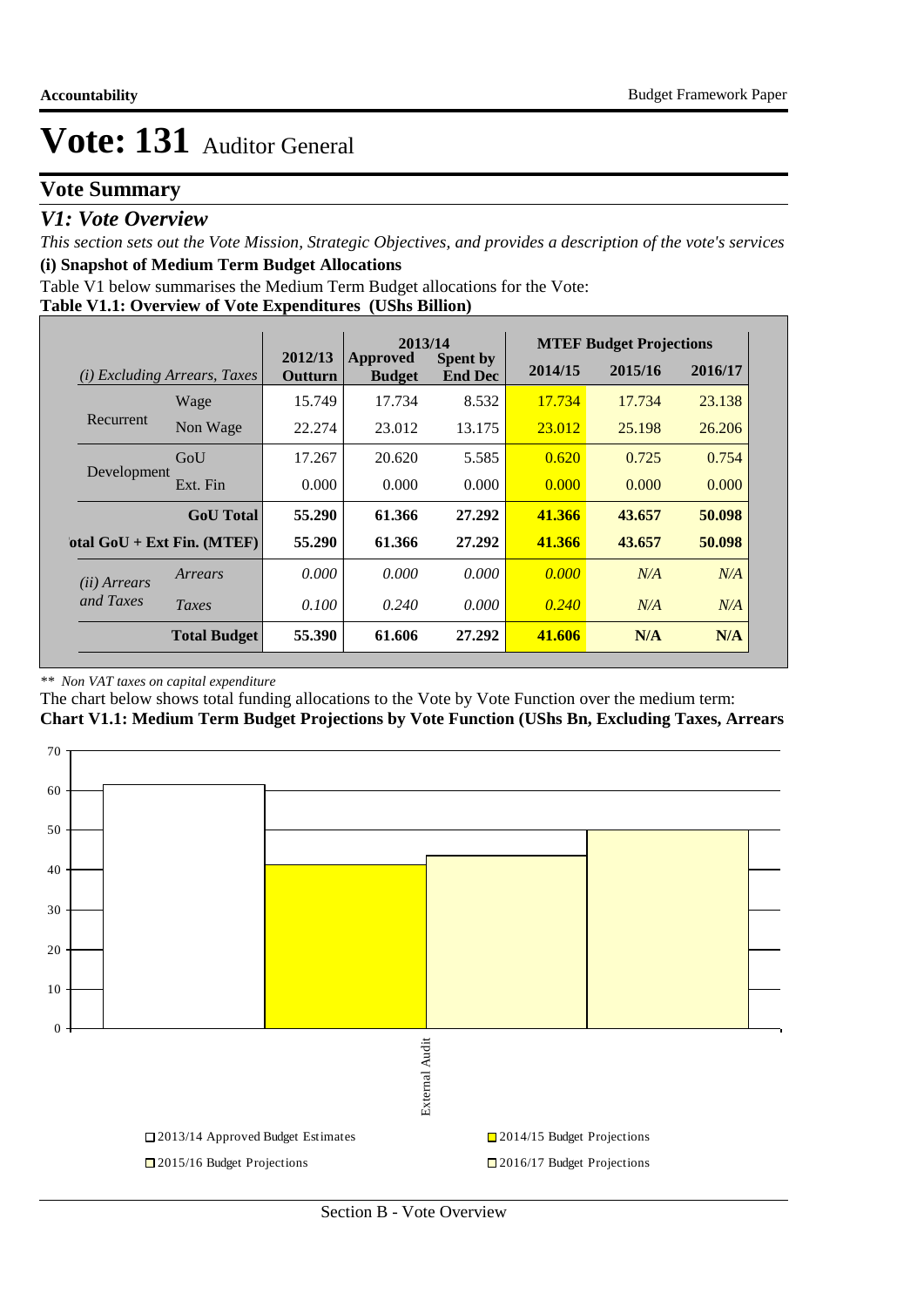### **Vote Summary**

#### **(ii) Vote Mission Statement**

The Vote's Mission Statement is:

*To audit and report to Parliament and thereby make an effective contribution to improving public accountability and value for money spent.*

#### **(iii) Vote Outputs which Contribute to Priority Sector Outcomes**

The table below sets out the vote functions and outputs delivered by the vote which the sector considers as contributing most to priority sector outcomes.<br>Table V1.2: Sector Outcomes. Vet: Franctic

| <b>Table V1.2: Sector Outcomes, Vote Functions and Key Outputs</b><br><b>Sector Outcome 1:</b>  | <b>Sector Outcome 2:</b>                                                                 | <b>Sector Outcome 3:</b>                                                                      |  |
|-------------------------------------------------------------------------------------------------|------------------------------------------------------------------------------------------|-----------------------------------------------------------------------------------------------|--|
| <b>Efficient service delivery through</b><br>formulation and monitoring of credible<br>budgets. | Compliance to accountability policies,<br>service delivery standards and<br>regulations. | <b>Accountability Sector's contribution to</b><br>economic growth and development<br>enhanced |  |
| Vote Function: 14 53 External Audit                                                             |                                                                                          |                                                                                               |  |
| <b>Outputs Contributing to Outcome 1:</b>                                                       | <b>Outputs Contributing to Outcome 2:</b>                                                | <b>Outputs Contributing to Outcome 3:</b>                                                     |  |
| None                                                                                            | <b>Outputs Provided</b><br>145301 Financial Audits<br>145302 Value for Money Audits      | None                                                                                          |  |

### *V2: Past Vote Performance and Medium Term Plans*

*This section describes past and future vote performance, in terms of key vote outputs and plans to address sector policy implementation issues.* 

#### **(i) Past and Future Planned Vote Outputs**

*2012/13 Performance*

The vote outputs are classified into the following categories; Financial Audits, Value for Money Audits, Policy, Planning and Strategic Management, Construction of Audit House and Support to Office of the Auditor General which includes; Non Residential Buildings, Furniture and Fixtures and Transport Equipments. The subsequent sections therefore, present an account of the achievements for the office as at 30th June 2013.

#### Financial Audits

The office planned to carry out a total of 1,790 financial audits and as at 28th June 2013, a total of 1,627 audits were completed and reported on.

#### Value for Money Audits

The office planned to carry out a total of 10 value for money audits and 5 specialised audits. As at 28th June 2013, a total of 9 VFM audits and 15 specialised audits were completed and reported on.

Policy, Planning and Strategic Management

In line with objective 1 of the Office's Corporate Plan; "To improve quality and impact of audit work to promote increased accountability, probity and transparency in the management of public funds", the Office carried out the following activities:

• A stakeholder survey was carried out and report produced; • Quality Assurance Unit carried out 12 cold audit reviews;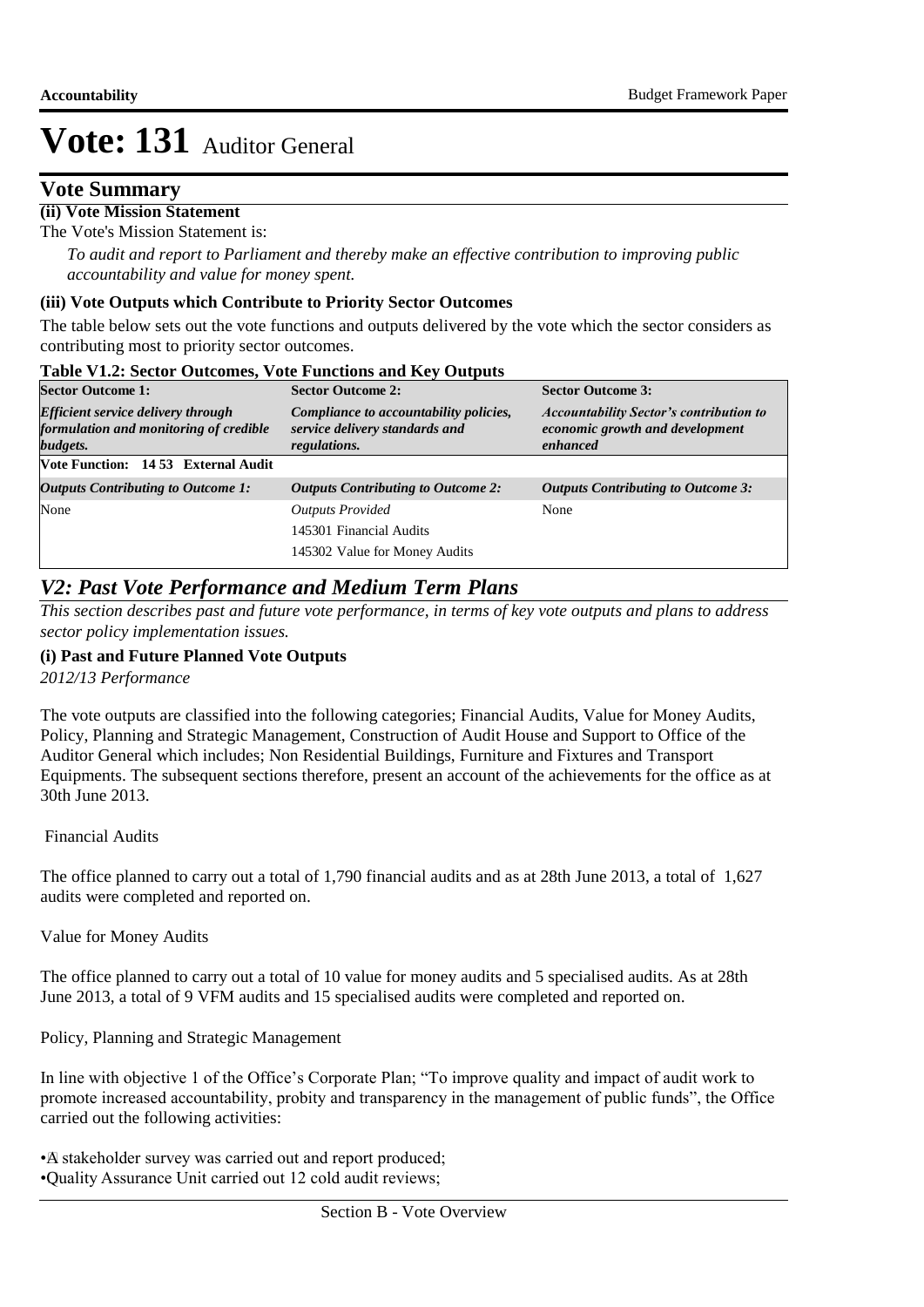### **Vote Summary**

• A backlog of 1,307 LLG audit reports for the Financial Years 2004/05 -2009/10 were processed and reports for 8 districts were completed and distributed;

- $\cdot$  12 PAC sessions were supported;
- Teammate version 10 acquired pending training of staff;
- • Development of the Forensic Audit Guidelines was in

progress.

In line with objective 2 of the Office's Corporate Plan; "To Improve efficiency and effectiveness of internal and external communications to raise the corporate image of OAG among the stakeholders", the Office carried out the following activities:

• Produced summarized audit reports for 16 sectors;

• Sensitized Parliamentary committees (COSASE, PAC, LGPAC, and Finance) on audit findings for the FY ended 30th June 2011;

• Audit reports for the FY ended 30th June 2011 were uploaded onto the OAG website;

- Three bi-monthly flyers were produced and disseminated to staff;
- • Participated in the government dialogue and PPDA exhibitions.

In line with objective 3 of the Office's 5-Year Corporate Plan; "To strengthen the financial and operational independence of the Office of the Auditor General", the status on development of the various policies and manuals was as follows;

• Final Draft of the Accounting and Financial Manual was in progress;

- Final draft of the Human Resource Manual was completed;
- The Quality Assurance Policy was approved;
- The Transport Policy was approved;
- Final draft of the Communication Policy was awaiting approval;
- • Drafting of the OAG Corporate Social Responsibility Policy was in progress;
- The Legal and Compliancy Policy was approved;
- • Review of the Outsourcing policy was completed;
- Final draft of the Records and Archival Policy was complete;
- The Annual Operational Plan for the audit year 2012/13 was developed;
- Final draft of the OAG IT Policy was completed;
- Final draft of the Enterprise Risk Management Framework was completed;
- • Development of the IT inventory Management and troubleshooting systems was complete.

In addition to attaining operational independence, the office planned for the construction of the Audit House in Kampala and a regional Office in Mbarara; renovation of 2 regional Offices in Masaka and Soroti; acquisition of an assortment of furniture and 5 field motor vehicles. At the time of reporting, the following were achieved:

• The three basements of Audit House were complete and construction of level 7 was in progress.

• The process of procuring a contractor for the construction of Mbarara regional Office was at evaluation stage.

• Renovation of Soroti was completed while Masaka was in progress

• An assortment of furniture comprising of 22 items was delivered

In line with objective 4 of the Office's Corporate Plan; "To attain higher organizational performance", the Office planned and achieved the following: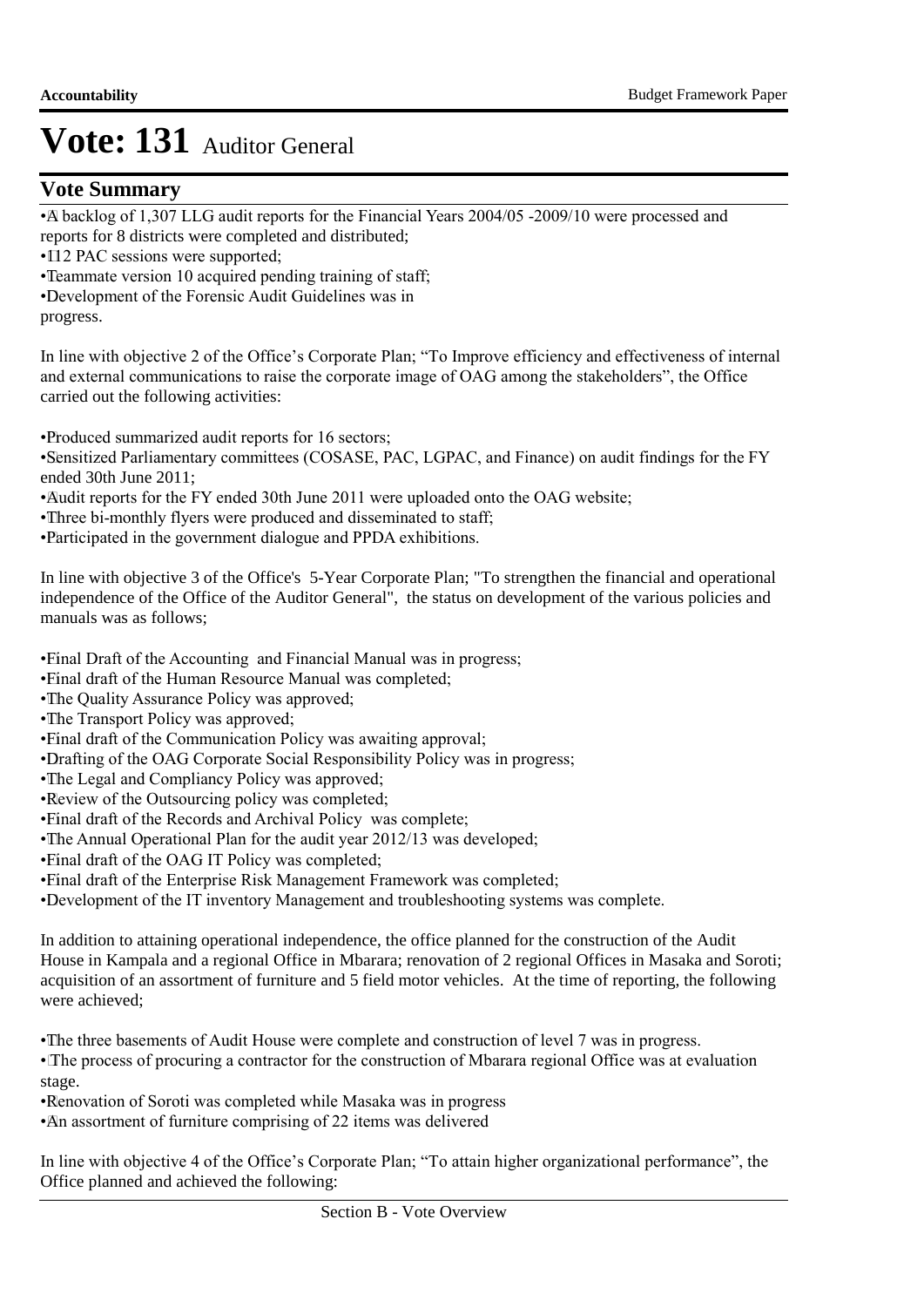## **Vote Summary**

- The Performance Management Tool was revised;
- Medical and group life Insurance Schemes acquired for all staff;
- 320 staff appraised and feedback provided to appraises;
- The office recruited 3 staff, confirmed 62, promoted 5, transferred 75 staff and retired 46 staff of which 39 retired under the voluntary retirement scheme while 7 staff under mandatory retirement.
- $\overline{17}$  staff were sponsored for various professional courses as follows: ACCA 33, CPAU 35, CISA 8 and CFE - 1 and 4 completed;
- • 7 staff were sponsored for various post graduate qualifications and 5 for undergraduate courses of which a total of 4 staff completed;
- • A total of 205 staff were trained in-house in procurement audit and public works, use of Navision, performance audit on environmental issues and use of teammate, audit of oracle database, risk based auditing, energy sector audit and fleet management.
- Institutional Capacity Building Framework assessment for 2012 was carried out and report produced;
- Three high volume printers were acquired

The office complied with Government Financial regulations and submitted the following to the relevant authorities:

- Policy Statement for the FY 2013/14;
- •Budget Framework Paper for the FY 2013/14;
- •Budget Estimates for the FY 2013/14;
- • Performance Contract Form AFY 2013/14;
- Four quarterly progress reports  $(Q.4 FY 2011/2, Q.1, 2&3 FY 2012/13;$
- The Annual Government Performance Report for the FY 2011/12;
- Semi- Annual Government Performance Report for the FY 2012/13;
- • Operational Plan for the Audit year 2013/14;
- Annual Financial Statements for the FY ended 30th June 2012;
- Six-months and nine-months Financial Statement for the FY 2012/13 submitted to MFPED;
- The Procurement Plan for the FY 2012/13 and 11 monthly reports were prepared and submitted timely;
- Three quarterly internal audit reports were prepared (Q.4 FY 2011/12, Q.1&2 FY 2012/13);
- Three special investigations were carried out and reported on;
- • 64 contracts awarded through 21 Contracts and 42 Evaluation Committee meetings;
- • A board of survey for the FY ended 30th June 2012 was carried out.
- • Disposal of boarded off assets was carried out.

### *Preliminary 2013/14 Performance*

The vote outputs are classified into the following categories; Financial Audits, Value for Money Audits, Policy, Planning and Strategic Management, Construction of Audit House and Support to Office of the Auditor General which includes; Non Residential Buildings, Furniture and Fixtures and Transport Equipments. The subsequent sections therefore, present an account of the achievements for the office as at 30th September 2013.

### Financial Audits

The office planned to carry out a total of 1,045 financial audits. As at 30th September 2013, a total of 445 APMs were approved while 188 were in progress. Twenty-nine (29) audits covering 25 special audits and 4 statutory authorities had been completed.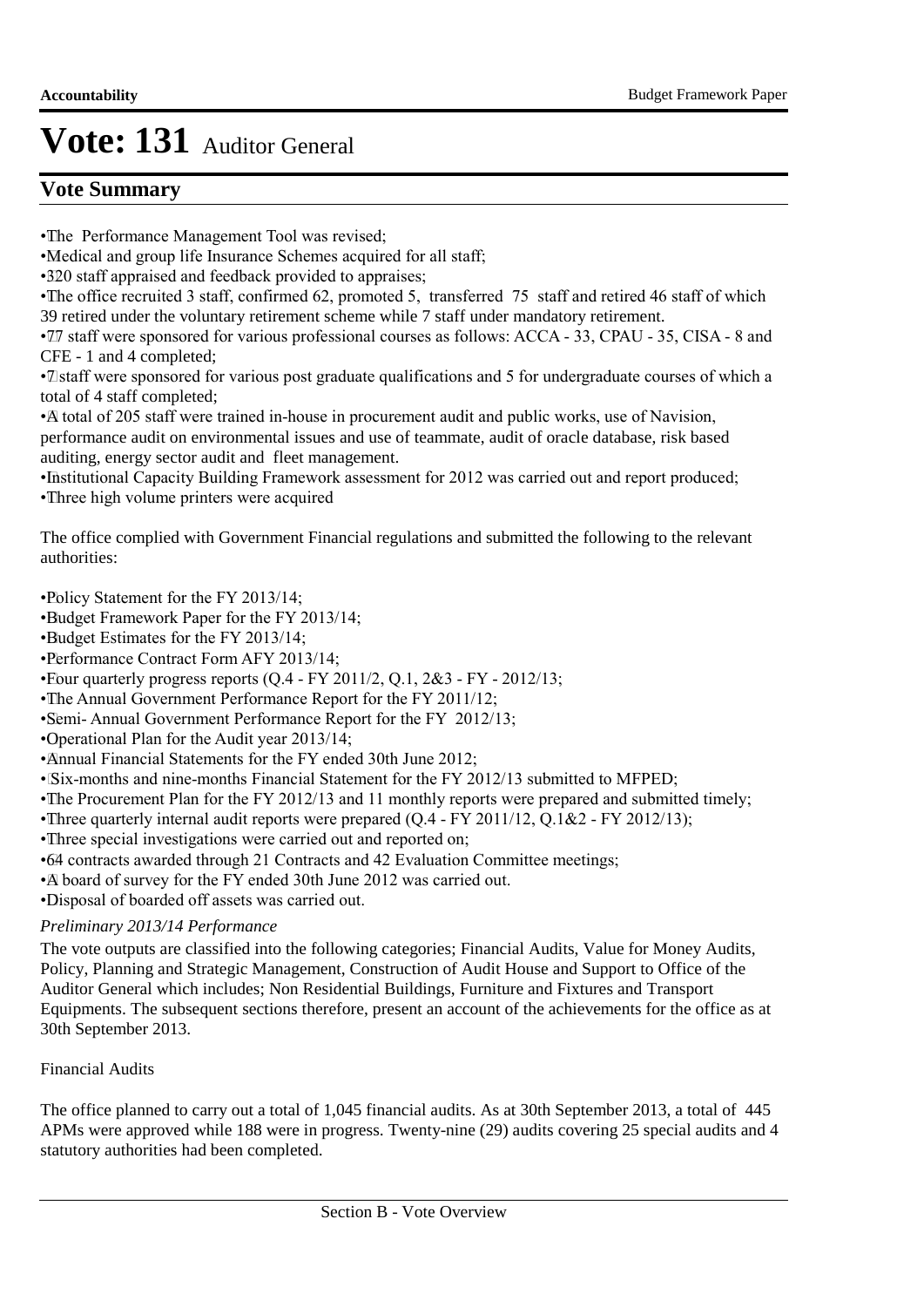### **Vote Summary**

Value for Money Audits

The office planned to carry out a total of 10 value for money audits and 6 specialised audits. As at 30th September 2013, 2 pre-study reports and APMs for 5 engineering audits had been approved. Two (2) main VFM studies, 8 VFM pre-studies and 5 engineering audits were in progress.

Policy, Planning and Strategic Management

In line with objective 1 of the office's Corporate Plan; "To improve quality and impact of audit work to promote increased accountability, probity and transparency in the management of public funds", as at 30th September 2013 the office carried out the following activities:

• Drafting of the Quality Assurance Manual was in progress

- • A methodology for audit of small entities developed
- • 10 hot audit reviews were in progress
- • 3 Teammate libraries updated (Central Government, Local Authorities and VFM)
- Drafting of a strategy for follow up on PAC/OAG recommendations was in progress
- • 9 Regional Audit Reports prepared pending dissemination
- • Preparation of 16 sector audit reports for the year ended 30th June 2012 was in progress
- • A data base on pending and audit reports discussed by PAC updated
- • 30 copies of Audit Reports for the year ended 30th June 2013 produced and disseminated

In line with objective 2 of the Office's Corporate Plan; "To Improve efficiency and effectiveness of internal and external communications to raise the corporate image of OAG among the stakeholders", as at 30th Septermber 2013 the Office carried out the following activities:

• Drafting of a policy on PAC/SAI communication was in progress

• The office contributed Shs 5.8m towards the construction of the cancer ward at Nsambya Hospital through voluntary staff contributions

- • Draft OAG Corporate Social Responsibility Policy produced and under review
- • Information flyers for the period May/June published
- • 100 brochures produced and disseminated to stakeholders
- • One press conference organised for dissemination of the Annual Report of the Auditor General for the year ended 30th June 2013
- • Data base for publication developed
- • Procurement process for OAG branded diaries and calendars was at evaluation stage
- Evaluation report for supply of corporate wear was produced
- Procurement process for lapel pins and other OAG branded souvenirs was at bidding stage

In line with objective 3 of the office's 5-Year Corporate Plan; "To strengthen the financial and operational independence of the Office of the Auditor General", as at 30th September 2013, the status on development of the various policies and manuals was as follows:

• Human Resource Manual finalised pending printing and dissemination

- • Finalisation with the Finance and Accounting Manual in progress
- • Drafting of the Internal Audit Charter was in progress
- • Drafting of the Internal Audit Manual was in progress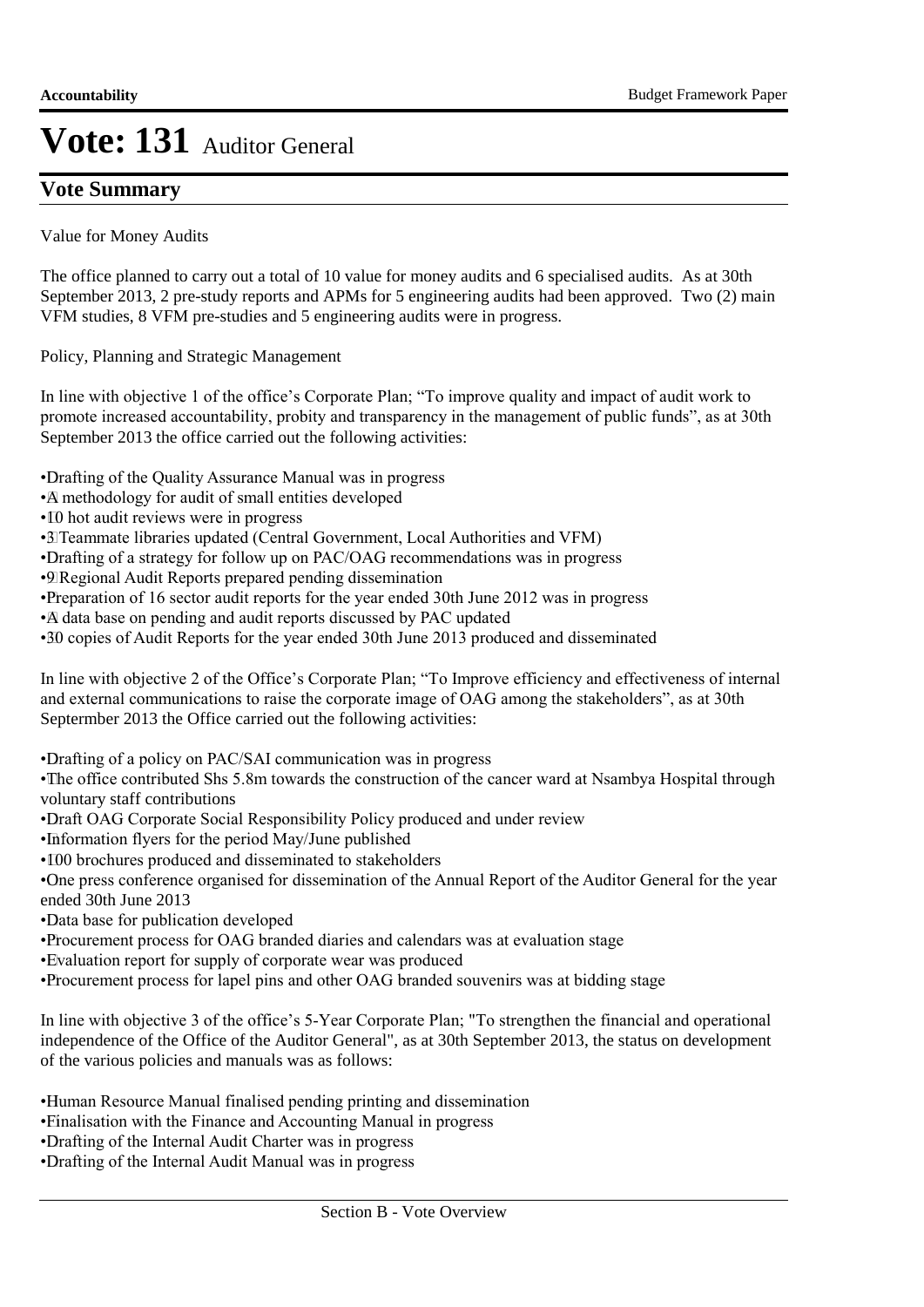### **Vote Summary**

In addition to attaining operational independence, the office planned for the construction of the Audit House in Kampala and a regional Office in Mbarara; renovation of 2 regional Offices in Masaka and Soroti ; acquisition of an assortment of furniture and 5 field motor vehicles. As at 30th September 2013, the following were achieved;

• The superstructure for all the 10 levels of the Audit House was completed (55% of the project scope) Works in progress include: Fixing the roof dome, block walling, partitioning, internal preliminary finishes, external works/boundary wall, Water & plumbing installation.

• The contract for construction of Mbarara regional office was awarded.

• The procurement process for motor vehicles was at evaluation stage.

• The procurement process for furniture was initiated pending approval of the procurement methodology by the Contracts Committee.

• Project scoping completed for Fort Portal regional office was completed and preparation of appropriate drawings and bills of quantities was in progress

In line with objective 4 of the Office's Corporate Plan; "To attain higher organizational performance", as at 30th September 2013, the office achieved the following:

• OAG Legal and Compliance Policy disseminated

• OAG library maintained

•OAG legal library replenished

• The Legal Unit represented AG in courts of law and other meetings.

• 50 staff transferred; 85 staff recruited ; 91 staff inducted

• 31 staff retired; 2 under mandatory and 29 under the voluntary retirement scheme

• 33 staff registered for professional exams scheduled for December 2013 (ACCA, 17; CPA, 13; CIPD, 1 and 2 CISA)

• 5 staff trained in engineering material testing.

• 80 Laptop computers procured

• Procurement process for desk top computers; external hard drives; digital camera; portable field scanners and desktop printer was at bidding stage.

• Subscription fee for internet, data and CUG was being processed

- • 1 special audit report on assets disposal produced
- [7] contracts awarded
- • 7 sets of Contracts Committee minutes produced

• 3 Evaluation Committee reports produced

As at 30th September 2013, the office complied with Government Financial regulations and submitted the following to the relevant authorities:

• Annual Financial Statements for the FY ended 30th June 2013 prepared and submitted

• Asset register updated as at 30th June 2013

• Quarter four progress report for the FY 2012/13 prepared and submitted to MFPED

- Annual Government Performance Report for the FY 2012/13 prepared and submitted to OPM
- • Quarter 4 internal audit report for the FY 2012/13 prepared and submitted to AG

• Prequalification list of service providers for 2013/14 produced

• Procurement Plan for the FY 2013/14 submitted to PPDA and MFPED

• 3 monthly procurement progress reports submitted to PPDA and MFPED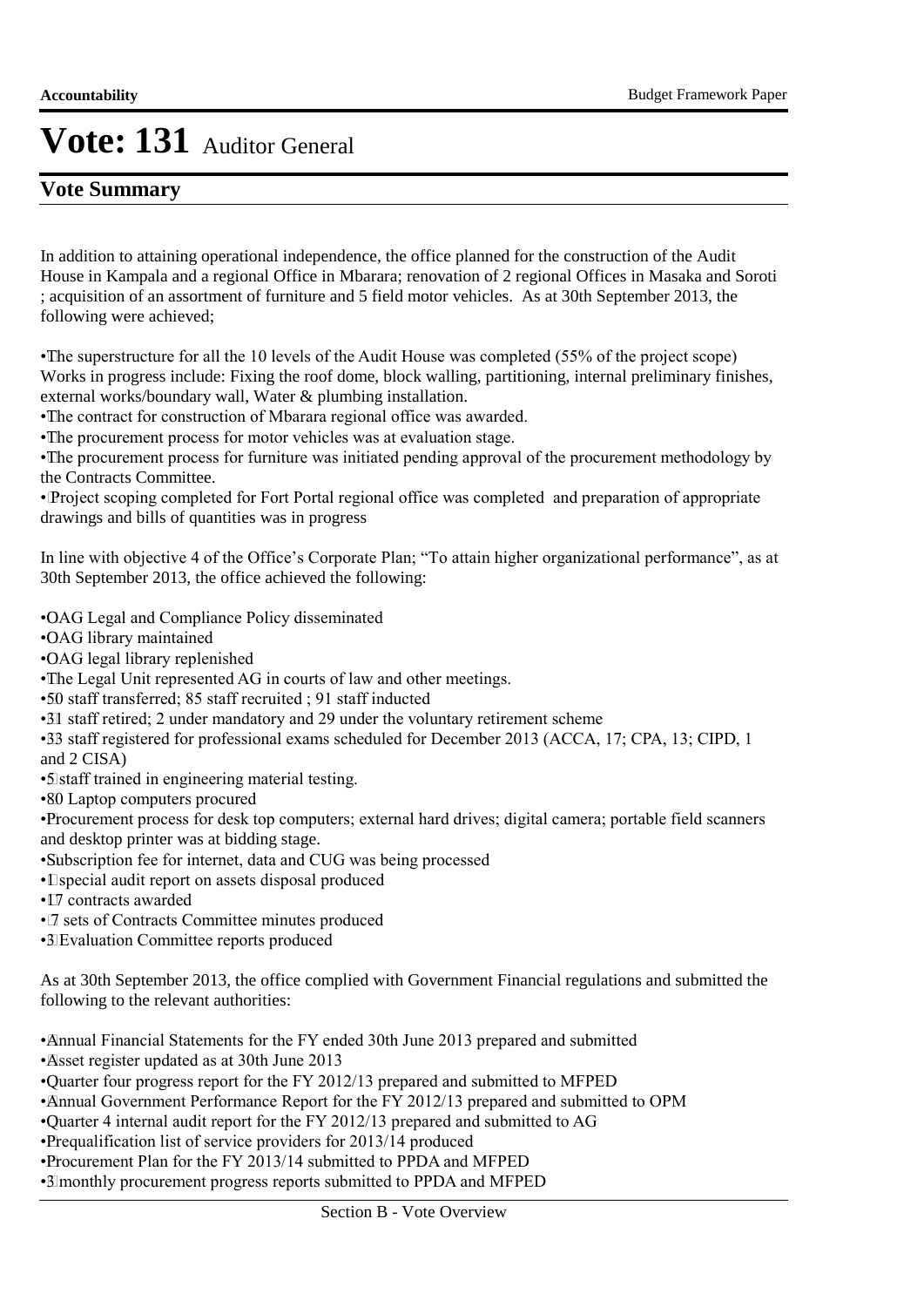## **Vote Summary**

## **Table V2.1: Past and 2014/15 Key Vote Outputs\***

| Vote, Vote Function<br><b>Key Output</b>                                  | <b>Approved Budget and</b><br><b>Planned outputs</b>         |        | 2013/14<br><b>Spending and Outputs</b><br><b>Achieved by End Dec</b>                                                                       |       | 2014/15<br><b>Proposed Budget and</b><br><b>Planned Outputs</b>                                                                                            |        |
|---------------------------------------------------------------------------|--------------------------------------------------------------|--------|--------------------------------------------------------------------------------------------------------------------------------------------|-------|------------------------------------------------------------------------------------------------------------------------------------------------------------|--------|
| <b>Vote: 131 Auditor General</b>                                          |                                                              |        |                                                                                                                                            |       |                                                                                                                                                            |        |
| Vote Function: 1453 External Audit                                        |                                                              |        |                                                                                                                                            |       |                                                                                                                                                            |        |
| <b>Output: 145301</b>                                                     | <b>Financial Audits</b>                                      |        |                                                                                                                                            |       |                                                                                                                                                            |        |
| Description of Outputs:                                                   | 1,045 financial audits carried<br>out and reported on        |        | 418 APMs approved for 44<br>MDAs, 19 Statutory<br>Local Authorities.                                                                       |       | 1,387 financial audits carried<br>out and reported on: 1,007<br>Authorities, 35 Projects and 320 Local Authorities, 109 MDAs,<br>134 Projects, 41 forensic |        |
|                                                                           |                                                              |        | Preparation of 188 APMs for 57<br>MDAs, 39 Statutory Authorities<br>and 92 projects was in progress.                                       |       | investigations and special<br>audits, 5 IT Audits and 91<br><b>Statutory Authorities</b>                                                                   |        |
|                                                                           |                                                              |        | APMs for 27 special audits<br>approved.                                                                                                    |       |                                                                                                                                                            |        |
|                                                                           |                                                              |        | 5 draft audit reports produced<br>for 1 Project and 4 Statutory<br>Authorities                                                             |       |                                                                                                                                                            |        |
|                                                                           |                                                              |        | 25 special audit reports<br>produced including 13 for the<br>FY ended 30th June 2012.                                                      |       |                                                                                                                                                            |        |
| Performance Indicators:                                                   |                                                              |        |                                                                                                                                            |       |                                                                                                                                                            |        |
| No of Statutory Bodies<br>Audited                                         | 67                                                           |        | 4                                                                                                                                          |       | 91                                                                                                                                                         |        |
| No of special projects audited 51                                         |                                                              |        | 25                                                                                                                                         |       | 46                                                                                                                                                         |        |
| No of projects audited                                                    | 113                                                          |        | 1                                                                                                                                          |       | 134                                                                                                                                                        |        |
| No of MDAs Audited                                                        | 97                                                           |        | 0                                                                                                                                          |       | 109                                                                                                                                                        |        |
| No of Higher LGs Audited<br>(including Town councils<br>and sub-counties) | 715                                                          |        | $\mathbf{0}$                                                                                                                               |       | 1007                                                                                                                                                       |        |
| Output Cost: UShs Bn:                                                     |                                                              | 21.363 | UShs Bn:                                                                                                                                   | 5.792 | <b>UShs Bn:</b>                                                                                                                                            | 21.446 |
| <b>Output: 145302</b>                                                     | <b>Value for Money Audits</b>                                |        |                                                                                                                                            |       |                                                                                                                                                            |        |
| <b>Description of Outputs:</b>                                            | 16 Audits which include; 10<br>VFM and 6 Specialised audits. |        | 2 pre-study reports approved<br>8 pre-studies in progress<br>APMs for 5 engineering audits<br>approved<br>5 engineering audits in progress |       | 16 VFM audits carried out and<br>2 main VFM studies in progress reported on; 10 VFM, 2 follow<br>up and 4 engineering audits.                              |        |
| Performance Indicators:                                                   |                                                              |        |                                                                                                                                            |       |                                                                                                                                                            |        |
| No of VFM Audits conducted 16                                             |                                                              |        | 0                                                                                                                                          |       | 16                                                                                                                                                         |        |
| % of VFM Audits reviewed 0<br>and recommendations<br>implemented          |                                                              |        | $\mathbf{0}$                                                                                                                               |       | $\overline{0}$                                                                                                                                             |        |
| Output Cost: UShs Bn:                                                     |                                                              | 8.438  | UShs Bn:                                                                                                                                   | 2.101 | <b>UShs Bn:</b>                                                                                                                                            | 8.644  |
| <b>Vote Function Cost</b>                                                 | <b>UShs Bn:</b>                                              |        | 61.606 UShs Bn:                                                                                                                            |       | 27.292 <mark>UShs Bn:</mark>                                                                                                                               | 41.366 |
| <b>Cost of Vote Services:</b>                                             | UShs Bn:                                                     |        | 61.366 UShs Bn:                                                                                                                            |       | 27.292 UShs Bn:                                                                                                                                            | 41.366 |

*\* Excluding Taxes and Arrears*

*2014/15 Planned Outputs*

The vote outputs are classified into the following categories; Financial Audits, Value for Money, Policy,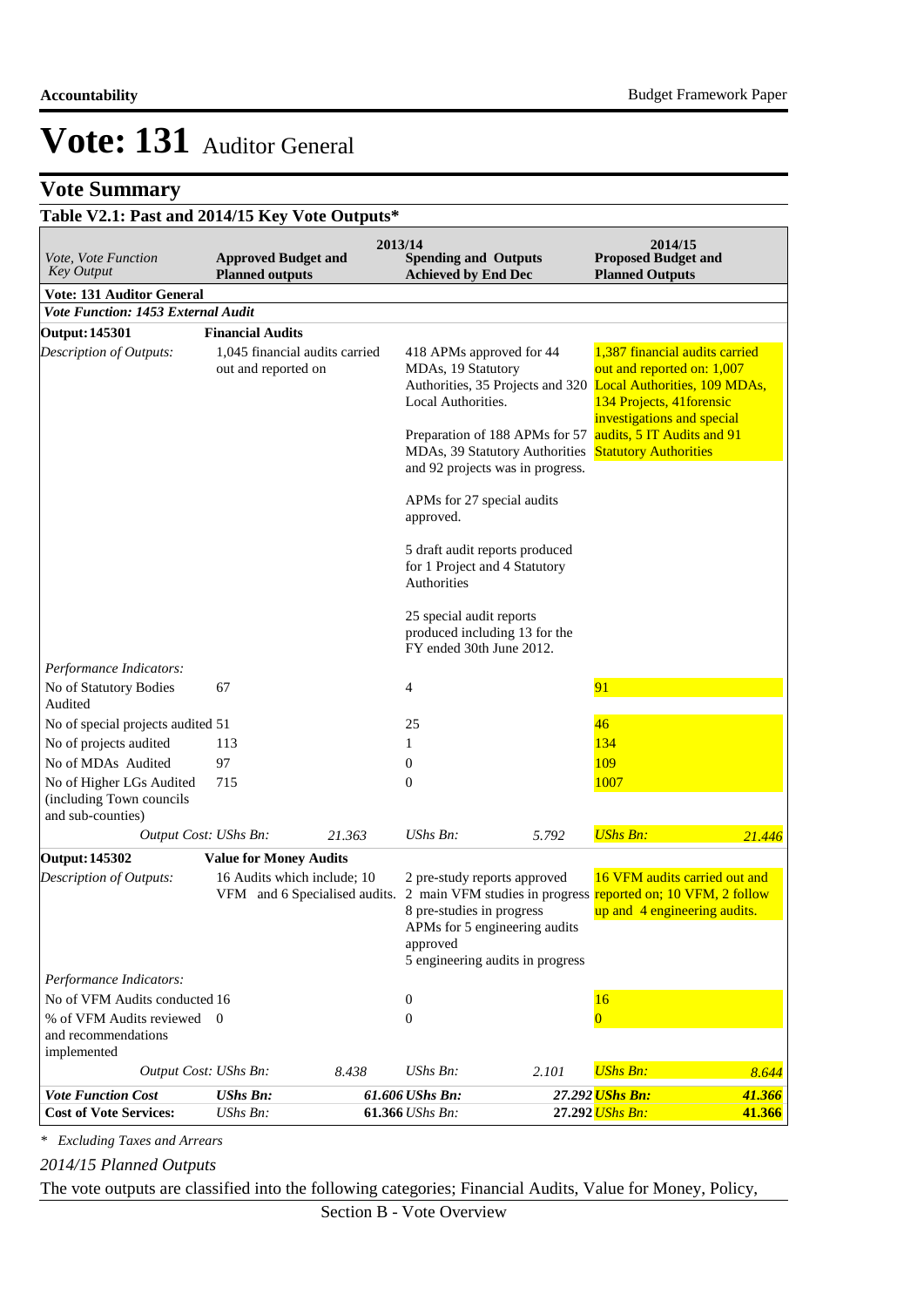### **Vote Summary**

Planning and Strategic Management, Construction of Audit House and Support to Office of the Auditor General which includes; Non Residential Buildings, Furniture and Fixtures, and Transport Equipments. The subsequent sections therefore, present the planned outputs for the FY 2014/15.

#### Financial Audits

Under this output, for the FY 2014/15, the office planned to carry out and report on a total of 1,387 financial audits covering the following entities; 109 MDAs, 91 Statutory Bodies, 134 projects, 41 forensic investigations and special audits, 5 IT audits and 1,007 Local Authorities.

Value for Money Audits

In the FY 2014/15, the office planned to carry out a total of 16 audits which include 10 VFM audits, 4 engineering audits and 2 follow up audits.

Policy, Planning and Strategic Management

In line with objective 1 of the Office's Corporate Plan; "To improve quality and impact of audit work to promote increased accountability, probity and transparency in the management of public funds", the planned outputs for the FY 2014/15 include;

• Quality Assurance Manual finalised and approved

- • Standardised internal guidelines on report writing finalised and approved
- • Performance Manual customised in line with ISSAIs
- Energy Sector Guidelines developed and approved
- • IT Audit Manual developed and approved
- • Gender Audit Manual developed and approved
- • Stake holder engagement activities implemented
- • Technical support provided to staff implementing RAM
- $\cdot$ User friendly  $\&$  cost effective data analysis tools identified
- • Quality assurance hot reviews carried out and reports produced
- • Teammate library for small entities developed
- • Oversight Committee members sensitized on findings in the Audit Report for the year ended 30th June 2014
- • Technical support provided to Public Accountability Committees of Parliament
- • Data base on status of PAC reports updated
- • Audit Reports for the FY ended 30th June 2014 processed and disseminated to stakeholders;
- Annual OAG Performance Report Vol.1 2014 produced and submitted to Parliament
- • 9 Regional Audit Reports prepared and disseminated

In line with objective 2 of the Office's Corporate Plan; "To Improve efficiency and effectiveness of internal and external communications to raise the corporate image of OAG among the stakeholders", the planned outputs for the FY 2014/15 include;

• Corporate Social Responsibility Policy finalised and approved

• 377 Closed User Group handsets procured

• Soroti, Jinja, Masaka and Mbale branches connected to Wide Area Network

• One corporate social responsibility activity implemented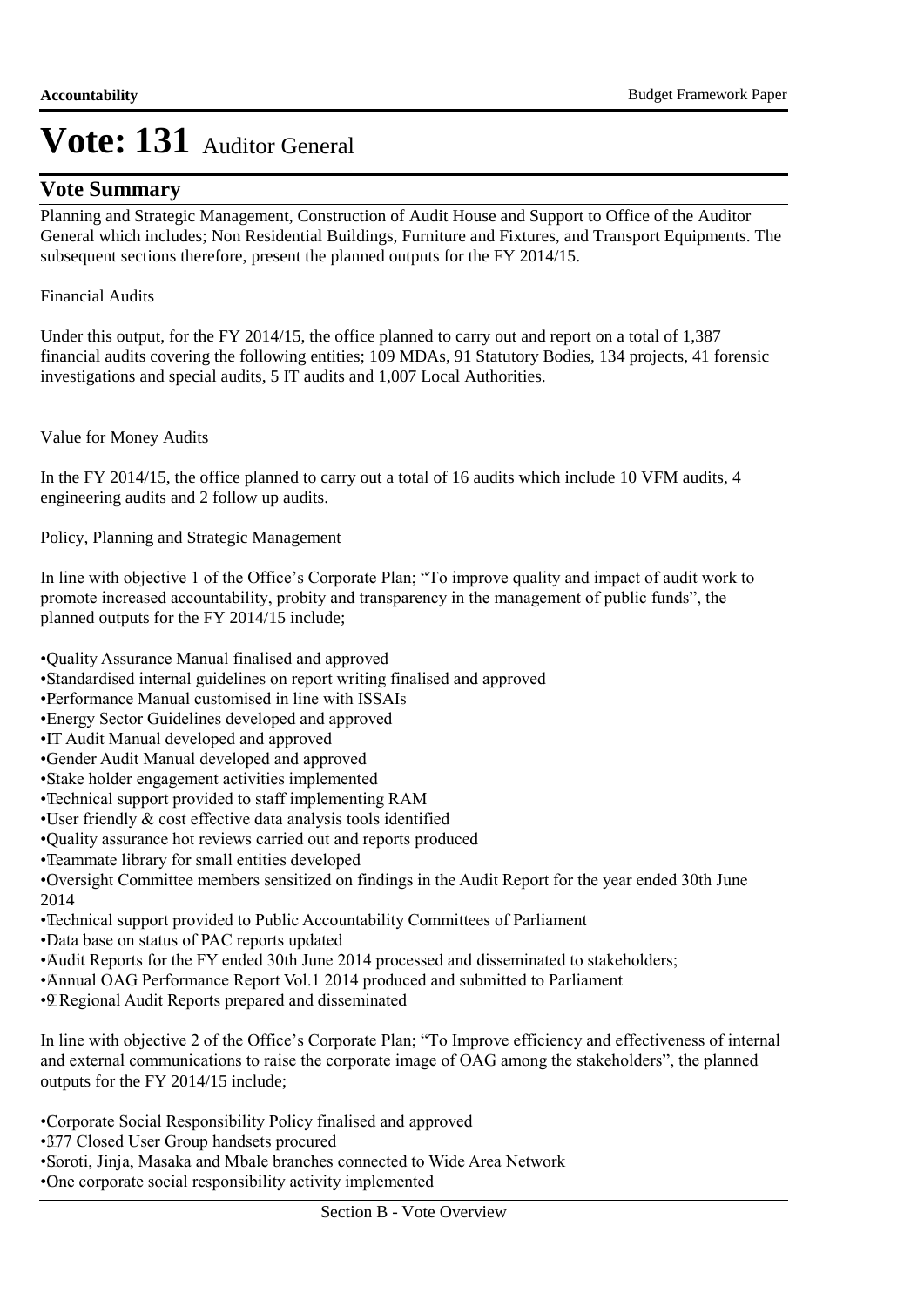### **Vote Summary**

- • OAG Information Flyers prepared and disseminated
- • Press conference Submission of the Annual Audit Report held
- • OAG corporate image promotional materials procured and disseminated

In line with objective 3 of the Office's 5 year Corporate Plan; "To strengthen the financial and operational independence of the Office of the Auditor General", the planned out puts for the FY 2014/15 include;

• Finance and Accounting Manual finalised

- • OAG Internal Audit Charter finalised and approved
- • OAG Internal Audit Manual finalised and approved
- • 3 field motor vehicles and assorted furniture purchased
- • OAG regional offices renovated
- • OAG Legal Unit Mini Library restocked
- • AG and the OAG represented in court and other legal forum
- • OAG Legal Department practicing certificates renewed
- • Audit House commissioned

To comply with Government financial regulations, in the FY 2014/15, the office plans to prepare and submit the following to relevant authorities:

- • Half-year and nine-months Financial Statements for the FY 2014/15 produced and submitted
- • Annual Financial Statements for the FY ended 30th June 2014 produced and submitted
- • Quarterly expenditure reports produced and presented to Finance Committee
- Annual Government Performance Report for the FY 2013/14 produced
- • Semi-Annual Government Performance Report for the FY 2014/15 produced
- • 4 quarterly progress reports produced
- • Board of Survey Report for the FY ended 30th June 2014 produced
- • Budget Framework Paper for the FY 2015/16 produced
- • Budget Estimates for the FY 2015/16 produced
- •Policy Statement for the FY 2015/16 produced
- • Performance Contract form A for the FY 2015/16 produced
- • Asset Register updated as at end of 30th June 2014
- • Procurement Plan for the FY 2014/15 prepared and submitted
- Prequalification list for the FY 2014/15 updated
- • Monthly reports on procurement and disposal prepared and submitted

In line with objective 4 of the Office's Corporate Plan; "To attain higher organizational performance", the planned outputs for the FY 2014/15 include;

- • 500 copies of the OAG HR Manual produced and distributed
- • Guidelines to the HR Manual prepared and approved
- • Training Evaluation Framework developed and approved
- • Archive Policy finalised and approved
- • 9 branches audited for compliance and 4 quarterly reports produced
- • 15 Contracts Committee meetings held
- • 24 Evaluation Committee meetings held
- IS vacant positions filled
- I5 staff retired
- • 90 Staff transferred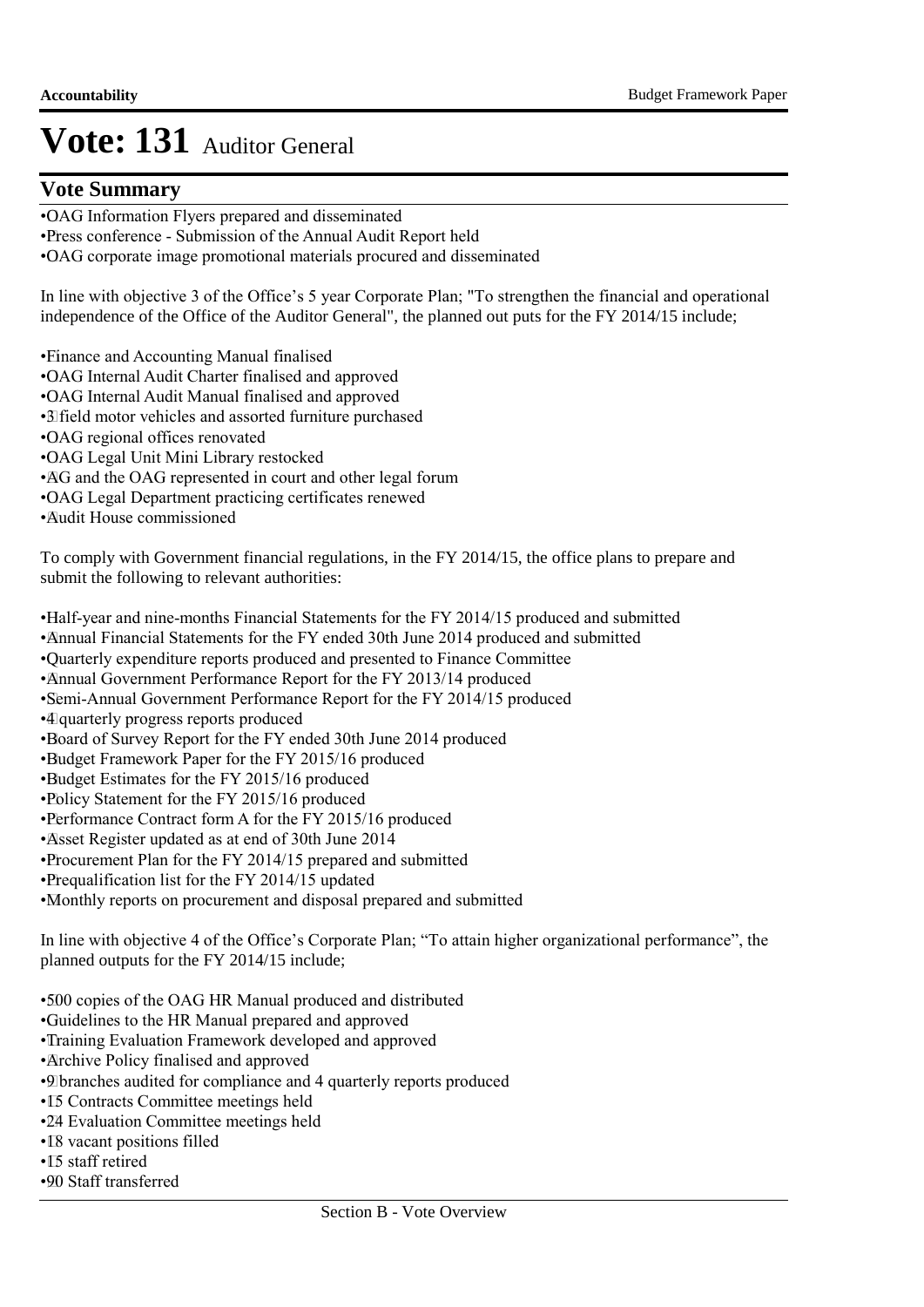### **Vote Summary**

- Approved training plan implemented
- •430 staff appraised
- • Job evaluation carried and report produced
- • 55 Laptops and related Microsoft Software procured
- • 8 heavy duty printers / Copiers for branches procured
- Internal base line survey carried out in OAG and report produced
- • Enterprise wide-Risk Management (ERM) implemented
- • Operational Plan for the Audit Year 2015/16 prepared and approved
- • Staff sensitised on the medical and health benefits offered by the office
- • OAG contracts drafted and reviewed on behalf of AG and OAG
- Legal briefs and opinions prepared for the AG and OAG

#### **Table V2.2: Past and Medium Term Key Vote Output Indicators\***

|                                                          |                    | 2013/14                 |                                     | <b>MTEF Projections</b> |                |         |  |
|----------------------------------------------------------|--------------------|-------------------------|-------------------------------------|-------------------------|----------------|---------|--|
| Vote Function Key Output<br><i>Indicators and Costs:</i> | 2012/13<br>Outturn | Approved<br><b>Plan</b> | <b>Outturn by</b><br><b>End Dec</b> | 2014/15                 | 2015/16        | 2016/17 |  |
| <b>Vote: 131 Auditor General</b>                         |                    |                         |                                     |                         |                |         |  |
| Vote Function:1453 External Audit                        |                    |                         |                                     |                         |                |         |  |
| No of Higher LGs Audited                                 |                    | 715                     | $\overline{0}$                      | 1007                    | 1609           | 1609    |  |
| (including Town councils and sub-                        |                    |                         |                                     |                         |                |         |  |
| counties)                                                |                    |                         |                                     |                         |                |         |  |
| No of MDAs Audited                                       |                    | 97                      | 0                                   | 109                     | 109            | 109     |  |
| No of projects audited                                   |                    | 113                     |                                     | 134                     | 135            | 135     |  |
| No of special projects audited                           |                    | 51                      | 25                                  | 46                      | 46             | 46      |  |
| No of Statutory Bodies Audited                           |                    | 67                      | 4                                   | 91                      | 91             | 91      |  |
| % of VFM Audits reviewed and                             |                    | $\theta$                | $\Omega$                            | $\overline{0}$          | $\overline{0}$ |         |  |
| recommendations implemented                              |                    |                         |                                     |                         |                |         |  |
| No of VFM Audits conducted                               |                    | 16                      | 0                                   | 16                      | 16             | 16      |  |
| <b>Vote Function Cost (UShs bn)</b>                      | 55.390             | 61.366                  | 27.292                              | 41.366                  | 43.657         | 50.098  |  |
| <b>Cost of Vote Services (UShs Bn)</b>                   | 55.390             | 61.366                  | 27.292                              | 41.366                  | 43.657         | 50.098  |  |

#### *Medium Term Plans*

In accordance with the Five-Year Corporate Plan, the medium term plan of the office is focused on: Improving on the quality and impact of audits; Improving on efficiency and effectiveness of internal and external communications; Strengthening financial and operational independence of the Office of the Auditor General and Attaining higher organizational performance.

#### **(ii) Efficiency of Vote Budget Allocations**

The office has been outsourcing some audits due to inadequate resources. To reduce expenditure on outsourced audits, the office plans to continue with its internal capacity building progams.

#### **Table V2.3: Allocations to Key Sector and Service Delivery Outputs over the Medium Term**

|                                 | $(i)$ Allocation (Shs Bn) |             |                                 |      | $(ii)$ % Vote Budget |          |                                 |       |
|---------------------------------|---------------------------|-------------|---------------------------------|------|----------------------|----------|---------------------------------|-------|
| <b>Billion Uganda Shillings</b> |                           |             | 2013/14 2014/15 2015/16 2016/17 |      |                      |          | 2013/14 2014/15 2015/16 2016/17 |       |
| <b>Key Sector</b>               | 29.8                      | <b>30.1</b> | 32.6                            | 39.1 | $48.6\%$             | $72.7\%$ | 74.7%                           | 78.0% |
| Service Delivery                | 29.8                      | <b>30.1</b> | 32.6                            | 39.1 | 48.6%                | $72.7\%$ | 74.7%                           | 78.0% |

The assumptions made while costing the audits included; stable foreign exchange rate, low staff turnover, timely submission of all the required documents by audit entities and increased supervision to ensure adherence to the approved audit plans.

#### **Table V2.4: Key Unit Costs of Services Provided and Services Funded (Shs '000)**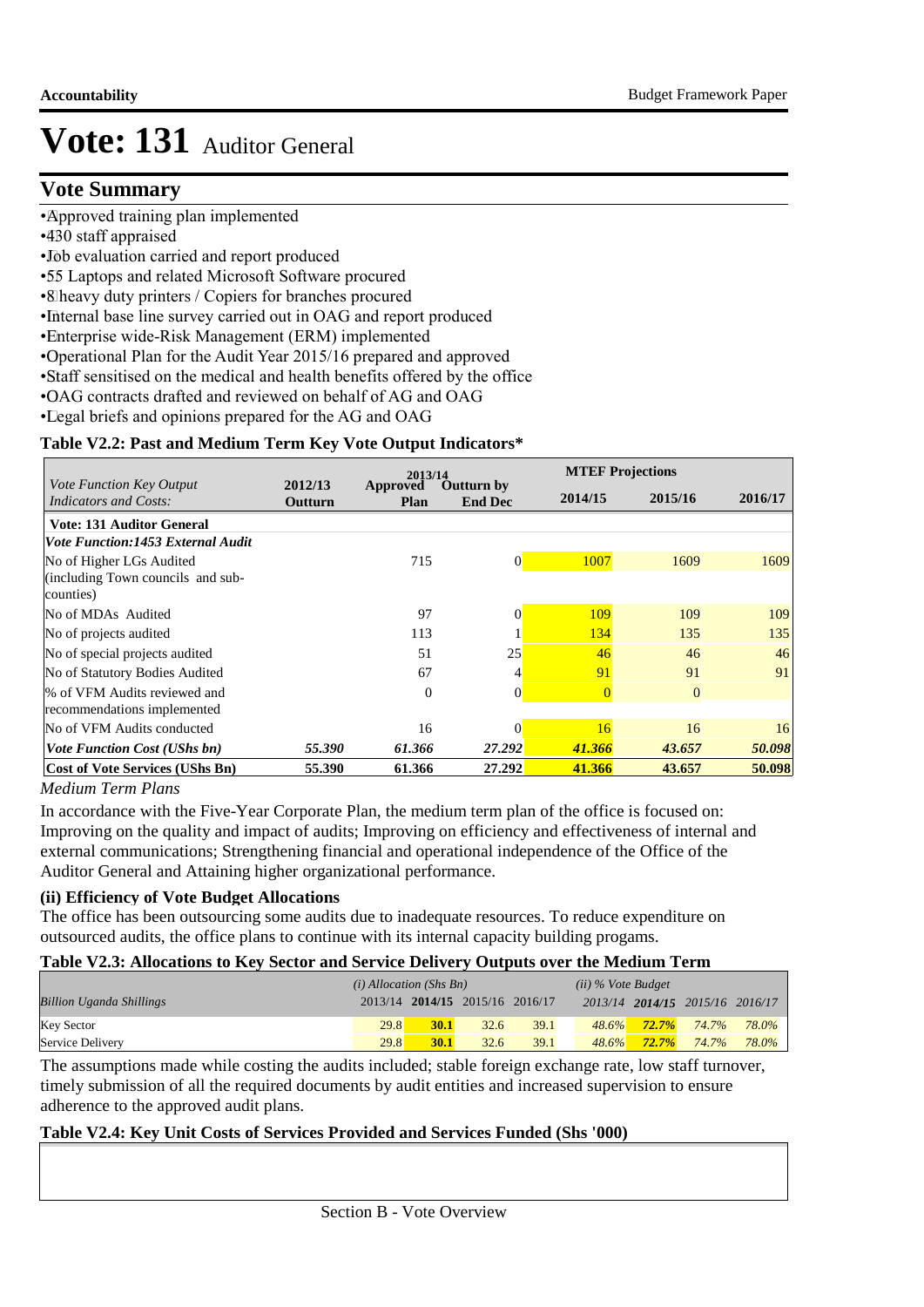## **Vote Summary**

| <b>Unit Cost</b><br><b>Description</b>        | <b>Actual</b><br>2012/13 | <b>Planned</b><br>2013/14 | <b>Actual</b><br>by Sept | <b>Proposed</b><br>2014/15 | <b>Costing Assumptions and Reasons for</b><br>any Changes and Variations from Plan                                                                                                   |
|-----------------------------------------------|--------------------------|---------------------------|--------------------------|----------------------------|--------------------------------------------------------------------------------------------------------------------------------------------------------------------------------------|
| Vote Function: 1453 External Audit            |                          |                           |                          |                            |                                                                                                                                                                                      |
| Office furniture and<br>fittings (4 lots)     | 18,430                   | 18,430                    |                          | 16,023                     | Stable foreign exchange rate. The office<br>met the biggest proportion of its furniture<br>requirements in the FY 2011/12, hence<br>maintaining the allocation in the FY<br>2014/15. |
| Number of Offices<br>Renovated                | 42,955                   | 85,909                    | 42,955                   | 28,636                     | Timely awarding of contracts. Most of the<br>buildings have been renovated.                                                                                                          |
| Number of Offices<br>Constructed              | 13,027,000               | 20,000,000                | $\mathbf{0}$             |                            | Stable exchange rate leading to<br>minimmum project cost overuns.                                                                                                                    |
| No of VFM audits<br>carried out               | 166,579                  | 309,966                   | 210,979                  | 304,731                    | Resources and personnel available to<br>carry out the audits.                                                                                                                        |
| No of Vehicles<br>Purchased                   | 41,330                   | 115,000                   | $\mathbf{0}$             | 153,333                    | Stable foreign exchange rate. The Office<br>recruited more staff and it plans to<br>acquire 3 field vehicles to carry out the<br>Audits.                                             |
| No of LG entities<br>audited                  | 7,535                    | 15,456                    |                          | 7,652                      | Personnel availability and stable exchage<br>rate. The directorate shall continue using<br>outsourced audit firms to assit in audit of<br>$LL$ $Gs.$                                 |
| No of Central Govt<br>One Audits              | 19,663                   | 33,528                    | 20,857                   | 39,246                     | Personnel availability, unit costs remain<br>constant, and the number of audit entities<br>remain the same.                                                                          |
| No of Central<br>Government Two audits        | 47,230                   | 26,297                    | 63,510                   | 22,100                     | Resources and personnel available to<br>carry out the audits. Unit costs changed<br>due to the anticipated inflations.                                                               |
| Management Efficiency                         | 9,899,460                | 10,330,131                | 1,028,950                | 10,389,194                 | Availlability of Personnel and timely<br>procurement.                                                                                                                                |
| Forensic Investigations<br>and Special Audits |                          | 230,769                   | 44,548                   | 86,132                     | Stable exchange rate.                                                                                                                                                                |

#### **(iii) Vote Investment Plans**

Budget allocation to capital purchases in the FY 2014/15 reduced to Shs 0.620bn excluding taxes. However, in the financial years 2015/16 and 2016/17, it is projected to slightly increase to Shs 0.725bn and Shs 0.754bn respectively. This will cater for renovation and expansion of existing regional offices, acquisition of transport facilities and office furniture.

#### **Table V2.5: Allocations to Capital Investment over the Medium Term**

|                                           | $(i)$ Allocation (Shs Bn) |      |                         |      | $(ii)$ % Vote Budget |           |                                 |           |
|-------------------------------------------|---------------------------|------|-------------------------|------|----------------------|-----------|---------------------------------|-----------|
| <b>Billion Uganda Shillings</b>           | 2013/14                   |      | 2014/15 2015/16 2016/17 |      |                      |           | 2013/14 2014/15 2015/16 2016/17 |           |
| Consumption Expendture (Outputs Provided) | 40.7                      | 40.7 | 43.0                    | 49.5 | 66.4%                | 98.5%     | 98.5%                           | 98.8%     |
| Investment (Capital Purchases)            | 20.6                      | 0.6  | 0.7                     | 0.6  | 33.6%                | 1.5%      | 1.5%                            | $1.2\%$   |
| <b>Grand Total</b>                        | 61.4                      | 41.4 | 43.7                    | 50.1 | $100.0\%$            | $100.0\%$ | 100.0%                          | $100.0\%$ |

In FY 2014/15, with support from FINMAP and Government of Uganda, the office planned to complete construction of Mbarara regional office and initiate construction of Hoima and Moroto regional offices.

#### **Table V2.6: Major Capital Investments**

#### **(iv) Vote Actions to improve Priority Sector Outomes**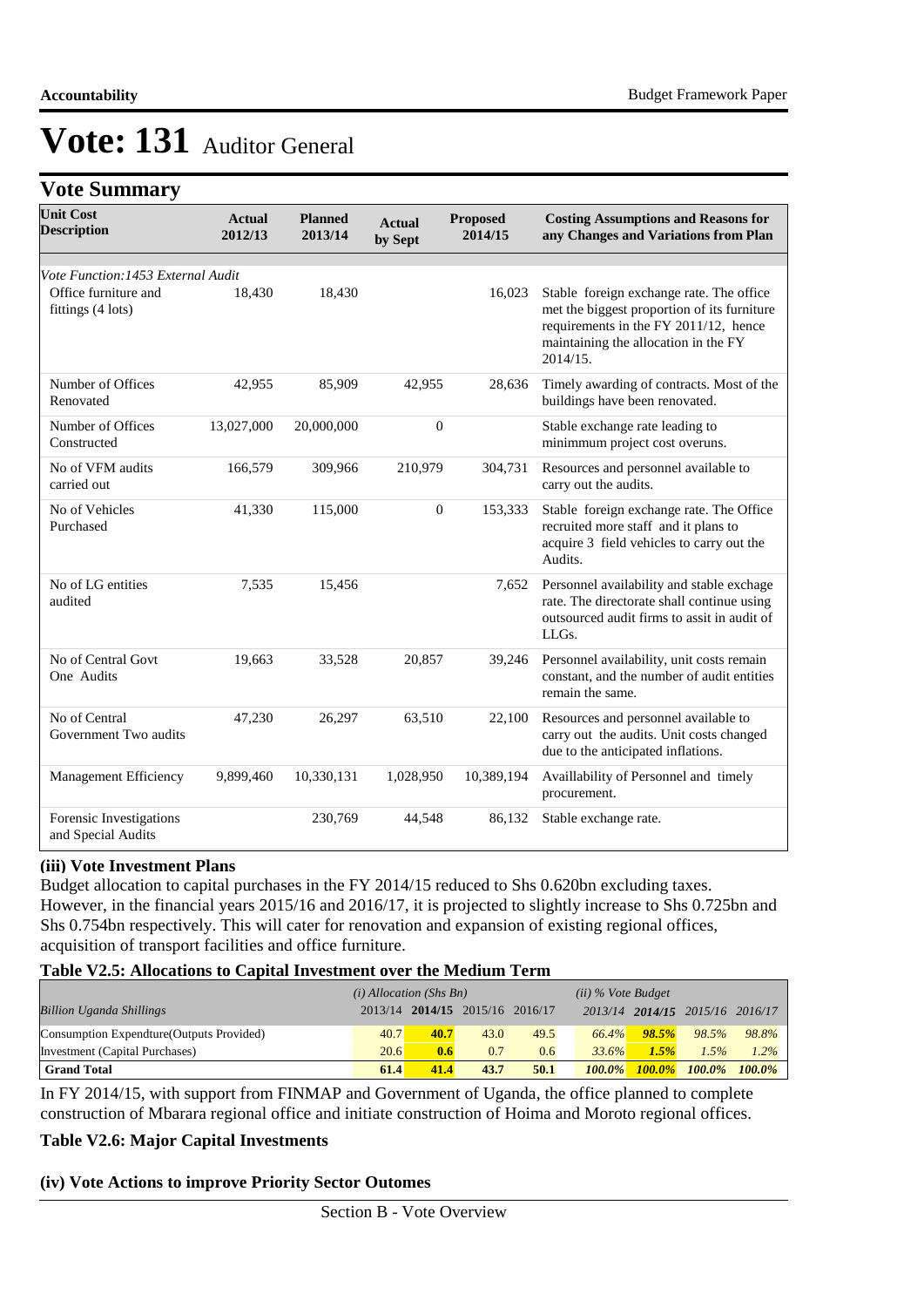### **Vote Summary**

In the FY 2012/13, the office initiated implementation of a voluntary retirement scheme that was aimed at enabling the office to build capacity by recruiting vibrant professionals who could steer the organizational performance to greater heights as well as help the professionally inactive staff to move on and a total of 68 staff were retired and 85 new staff recruited. In addition, the office centralised all its staff who were sharing office premises with auditees. In the FY 2014/15, the office shall focus on staff capacity building, performance management, enhancing operational efficiency and completion of Audit House.

.

| 2013/14 Planned Actions:                                                                                                              | 2013/14 Actions by Sept:                                                                                                                                                                                                                                                                                                                                                                                                                                                  | 2014/15 Planned Actions:                                                                                                                                                             | <b>MT Strategy:</b>                                                                                                                                                                |
|---------------------------------------------------------------------------------------------------------------------------------------|---------------------------------------------------------------------------------------------------------------------------------------------------------------------------------------------------------------------------------------------------------------------------------------------------------------------------------------------------------------------------------------------------------------------------------------------------------------------------|--------------------------------------------------------------------------------------------------------------------------------------------------------------------------------------|------------------------------------------------------------------------------------------------------------------------------------------------------------------------------------|
|                                                                                                                                       | Sector Outcome 2: Compliance to accountability policies, service delivery standards and regulations.                                                                                                                                                                                                                                                                                                                                                                      |                                                                                                                                                                                      |                                                                                                                                                                                    |
| Vote Function: 14 53 External Audit                                                                                                   |                                                                                                                                                                                                                                                                                                                                                                                                                                                                           |                                                                                                                                                                                      |                                                                                                                                                                                    |
| VF Performance Issue:                                                                                                                 | Development of ICT infrastructure to facilitate automation of the audit processes and enhance internal<br>and external communications                                                                                                                                                                                                                                                                                                                                     |                                                                                                                                                                                      |                                                                                                                                                                                    |
| Connecting 2 branches in<br>Jinja and Mbale to the Wide<br>Area Net wortk; Deployment<br>of teammate version 10 and<br>training staff | The licences were acquired but<br>deployement is pending<br>training which is to be done in<br>quarter two.                                                                                                                                                                                                                                                                                                                                                               | Soroti, Jinja, Masaka and<br><b>Mbale regional offices</b><br>connected to the OAG WAN                                                                                               | Modernisation of the current<br><b>ICT</b> facilities. Building<br>capacity of staff in IT audit<br>and use of audit software.                                                     |
| VF Performance Issue:                                                                                                                 | The Office needs to complete the implementation of the new structure and build the capacity of the                                                                                                                                                                                                                                                                                                                                                                        |                                                                                                                                                                                      |                                                                                                                                                                                    |
|                                                                                                                                       | staff to improve on timeliness, quality and impact of audit reports.                                                                                                                                                                                                                                                                                                                                                                                                      |                                                                                                                                                                                      |                                                                                                                                                                                    |
| Recruitment of 96 staff and<br>establishment of a new<br>directorate of forensic<br>investigations and special<br>audits              | 85 staff recruited and<br>inducted<br>The directorate of forensic<br>investigations and IT audits                                                                                                                                                                                                                                                                                                                                                                         | Build the capacity of staff in<br>audit skills (performance<br>audit, engineering audit, IT<br>audit and forensic<br>investigations etc). Support<br>staff for professional courses. | Utilisation of the currently<br>trained staff as Trainer of<br>Trainees and use of private<br>audit firms while<br>simultaneously training and<br>enhancing the capacity of staff. |
| VF Performance Issue:                                                                                                                 | The Office urgently needs to secure Office accommodation for all its Directorates which are currently<br>scattered in different locations. This will not only enhance independence but will also facilitate an<br>effective Communication network in the Office                                                                                                                                                                                                           |                                                                                                                                                                                      |                                                                                                                                                                                    |
| Completion of phase 3 of the<br>Audit House and Phase 1 of<br>Mbarara regional office.                                                | Construction of the<br>superstructure for all the 10<br>levels of the Audit House was<br>completed.<br>Works which were in progress<br>included: Fixing the roof<br>Dome; block<br>walling/partitioning; internal<br>preliminary finishes; external<br>works/boundary wall; water &<br>plumbing installation.<br>The contract for construction<br>of Mbarara regional office was<br>awarded. All contract<br>documents (Specifications,<br>drawings, BoQs) were in place. | <b>Completion and comissioning</b><br>of Audit House and Mbarara<br>regional office                                                                                                  | Renting extra office space                                                                                                                                                         |

#### **Table V2.7: Priority Vote Actions to Improve Sector Performance**

## *V3 Proposed Budget Allocations for 2014/15 and the Medium Term*

*This section sets out the proposed vote budget allocations for 2014/15 and the medium term, including major areas of expenditures and any notable changes in allocations.*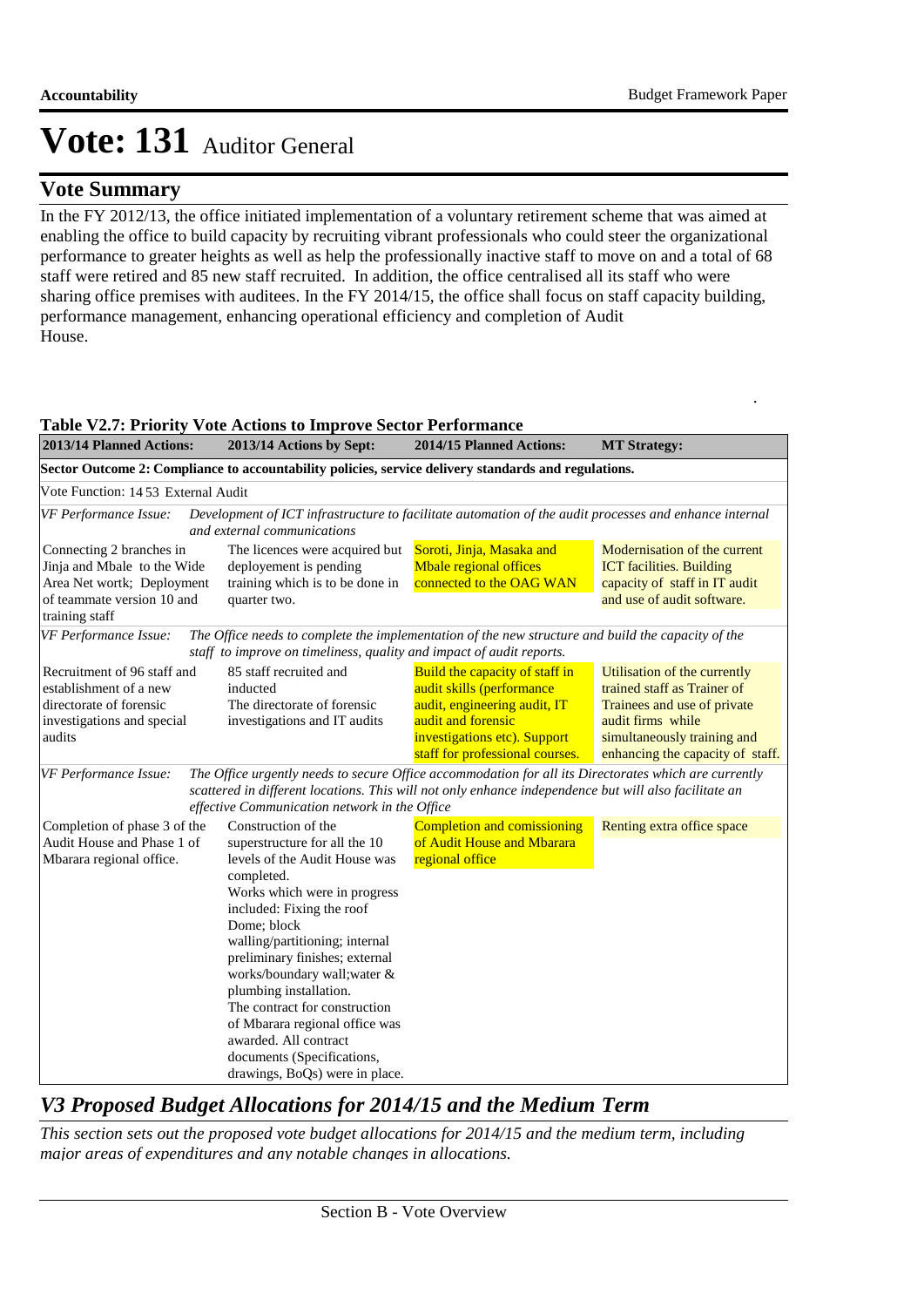### **Vote Summary**

| Table V3.1: Past Outturns and Medium Term Projections by Vote Function* |                           |                        |                             |         |                                |         |  |
|-------------------------------------------------------------------------|---------------------------|------------------------|-----------------------------|---------|--------------------------------|---------|--|
|                                                                         |                           |                        | 2013/14                     |         | <b>MTEF Budget Projections</b> |         |  |
|                                                                         | 2012/13<br><b>Outturn</b> | Appr.<br><b>Budget</b> | Spent by<br><b>End Sept</b> | 2014/15 | 2015/16                        | 2016/17 |  |
| <b>Vote: 131 Auditor General</b>                                        |                           |                        |                             |         |                                |         |  |
| 1453 External Audit                                                     | 55.390                    | 61.366                 | 11.328                      | 41.366  | 43.657                         | 50.098  |  |
| <b>Total for Vote:</b>                                                  | 55.390                    | 61.366                 | 11.328                      | 41.366  | 43.657                         | 50.098  |  |

#### **(i) The Total Budget over the Medium Term**

In the FY 2014/15, the Vote was allocated a total budget of Shs 41.606bn including taxes of which wage is Shs 17.734bn, non-wage is Shs 23.0120bn and development is Shs 0.860bn. In the Financial Years 2015/16 and 2016/17, the budget allocation is projected to increase to Shs 43.657bn and Shs 50.098bn respectively.

#### **(ii) The major expenditure allocations in the Vote for 2014/15**

The external audit function in the Accountability Sector is responsible for ensuring that public resources are utilized as appropriated by Parliament. The Key objectives of the function are to ensure accountability, transparency and value for money from the utilisation of public funds hence contributing to the promotion of effective public accountability.

In the FY 2014/15 the function was allocated Shs 41.366bn excluding taxes. This includes Shs 17.734bn for wage, Shs 23.012bn for non-wage and Shs 0.620bn for development.

The budget allocation by program is as follows; Program 1: Head quarters - Shs 10.656bn; Program 2: Directorate of Central Government One - Shs 4.212bn; Program 3: Directorate of Central Government Two - Shs 4.884bn; Program 4: Directorate of Local Authorities - Shs 12.351bn; Program 5: Value for Money - Shs 4.717bn and Program 6: Directorate of Forensic Investigations and IT Audits - Shs 3.927bn.

The allocation of GoU development is as follows: Renovation of regional offices - Shs 0.085bn, procurement of 3 field motor vehicles - Shs 0.460bn, office furniture and fittings - Shs 0.074bn and taxes Shs 0.240bn.

#### **(iii) The major planned changes in resource allocations within the Vote for 2014/15**

In the FY 2013/14, the office received additional funding of Shs 2.3bn for implementation of phase 2 of the voluntary retirement scheme and in the FY 2014/15, the funds were reallocated to bridge existing funding gaps in respect of financial, value for money, forensic and IT audits as well as employee costs.

| <b>Table V3.2: Key Changes in Vote Resource Allocation</b>                                                                  |                                                                                                                              |                   |                                                                                                          |  |                                                                                                                                                                                                                       |  |  |  |
|-----------------------------------------------------------------------------------------------------------------------------|------------------------------------------------------------------------------------------------------------------------------|-------------------|----------------------------------------------------------------------------------------------------------|--|-----------------------------------------------------------------------------------------------------------------------------------------------------------------------------------------------------------------------|--|--|--|
| <b>Changes in Budget Allocations and Outputs from 2013/14 Planned Levels:</b><br>2014/15                                    |                                                                                                                              | 2015/16           | 2016/17                                                                                                  |  | <b>Justification for proposed Changes in</b><br><b>Expenditure and Outputs</b>                                                                                                                                        |  |  |  |
| Vote Function: 1402 External Audit<br>Output: 1453 02 Value for Money Audits                                                |                                                                                                                              |                   |                                                                                                          |  |                                                                                                                                                                                                                       |  |  |  |
| <b>UShs Bn:</b><br>The increase in budget<br>allocation is for follow up<br>audits, medical insurance<br>and staff training | $0.206$ UShs Bn:<br>The increase in budget<br>allocation is for follow up<br>audits, medical insurance<br>and staff training | $0.417$ UShs Bn:  | The increase in budget<br>allocation is for follow up<br>audits, medical insurance<br>and staff training |  | $0.018$ As a mechanism to assess the level of<br>implementation of reccomendations<br>made in previous VFM audits, the office<br>plans to carry out 2 follow up audits.                                               |  |  |  |
| Output:                                                                                                                     | 1453 03 Policy, Planning and Strategic Management                                                                            |                   |                                                                                                          |  |                                                                                                                                                                                                                       |  |  |  |
| <b>UShs Bn:</b><br>The funds were reallocated<br>to financial and value for<br>money audit outputs                          | $-0.288$ UShs Bn:<br>The funds were reallocated<br>to financial and value for<br>money audit outputs                         | $-0.555$ UShs Bn: | The funds were reallocated<br>to financial and value for<br>money audit outputs                          |  | <b>-0.555</b> As a result of the interventions aimed at<br><i>improving operational efficiency, the</i><br>office managed to moblise and<br>reallocate funds from the Policy,<br>Planning and Strategic Management to |  |  |  |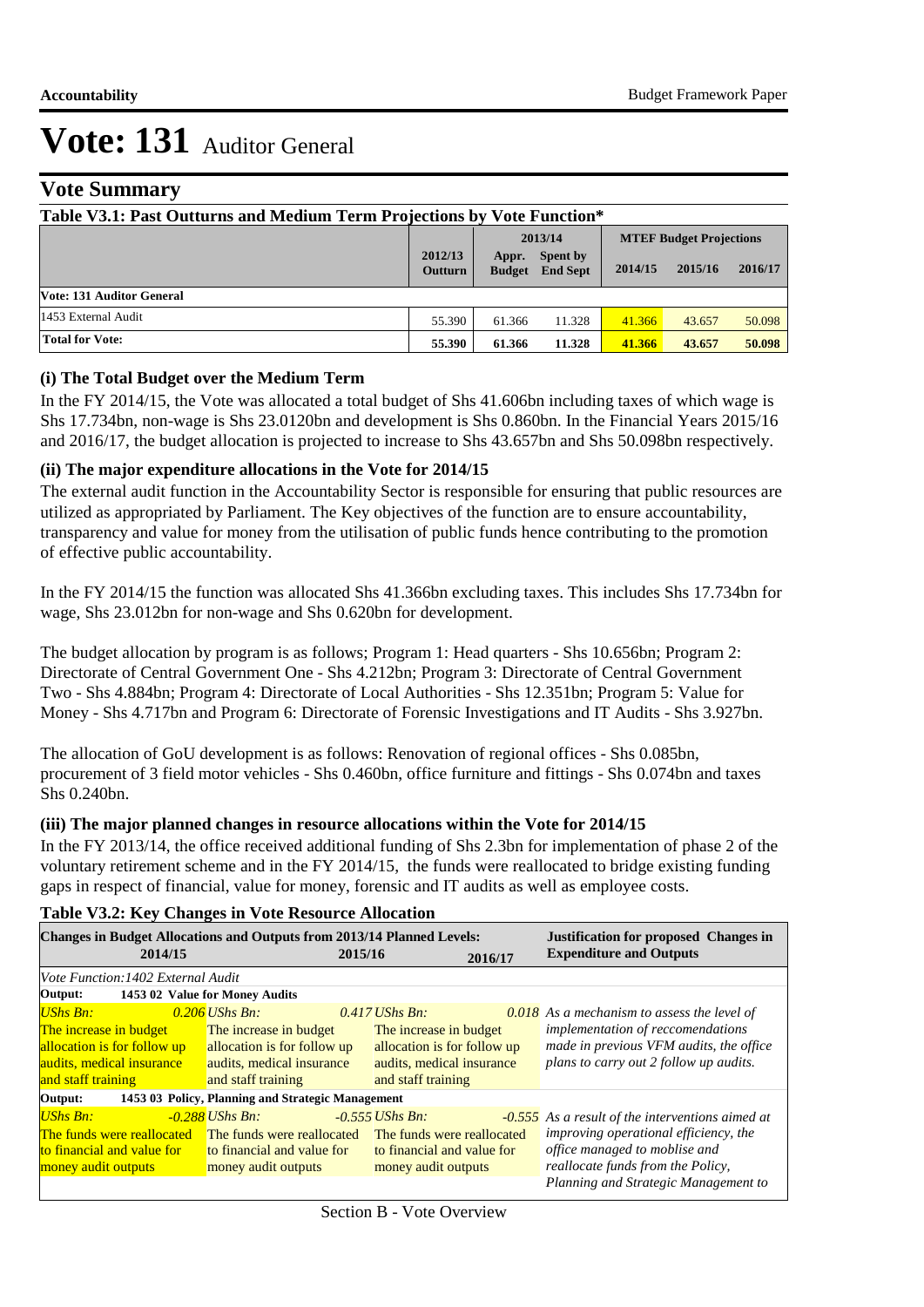### **Vote Summary**

| 2014/15                          | <b>Changes in Budget Allocations and Outputs from 2013/14 Planned Levels:</b><br>2015/16 |                                  | 2016/17 | <b>Justification for proposed Changes in</b><br><b>Expenditure and Outputs</b> |
|----------------------------------|------------------------------------------------------------------------------------------|----------------------------------|---------|--------------------------------------------------------------------------------|
|                                  |                                                                                          |                                  |         | Financial and Value for Money audit<br><i>outputs.</i>                         |
| Output:                          | 1453 72 Government Buildings and Administrative Infrastructure                           |                                  |         |                                                                                |
| $UShs Bn:$                       | -20.000 UShs Bn:                                                                         | $-20,000$ UShs Bn:               |         | -20.000 In the MTEF for the FY 2014/15, there                                  |
| <b>Construction of the Audit</b> | Construction of the Audit                                                                | <b>Construction of the Audit</b> |         | was no budget allocation to the                                                |
| House was assumed to be          | House was assumed to be                                                                  | House was assumed to be          |         | Construction of the Audit House project                                        |
| complete by end of FY            | complete by end of FY                                                                    | complete by end of FY            |         | on assumption that by 30th June 2014, it                                       |
| 2013/14                          | 2013/14                                                                                  | 2013/14                          |         | would be complete.                                                             |

## *V4: Vote Challenges for 2014/15 and the Medium Term*

*This section sets out the major challenges the vote faces in 2014/15 and the medium term which the vote has been unable to address in its spending plans.*

The major challenges being faced by the office include; the ever increasing audit scope with static financial resources, improvement on the quality and impact of audit, improving organisational performance and strengthening operational independence.

.

*V5: Vote Cross-Cutting Policy and Other Budgetary Issues* **Additional Outputs and Funding Justification of Requirement for Additional Requirements for Funding and Outputs in 2014/15:** *Vote Function:1401 External Audit* **Output: 1453 01 Financial Audits** *UShs Bn: 54.251* A backlog of 4,943 audits will be cleared if the funding gap is addressed *To address the above challenges, the office requires an additional funding of Shs 54.251bn as detailed below: Wage enhancement - Shs 7.920bn At the commencement of the National Audit Act in October 2008, Parliament approved an enhanced salary structure for the office. The enhanced salary was however fixed and did not provide for inflationary adjustments as with the main stream public service and other institutions. OAG approached Parliament with proposals to enhance staff salary in the course of the FY 2013/14 but due to resource constraints, this was not possible. We are proposing an average increment of 35% (amounting to Shs 6.232bn) in the FY 2014/15, with reviews taking place every three years. The proposed increment will also generate additional NSSF contributions and gratuity payments amounting to Shs 1.688bn. Completion of Audit House – Shs 21.210bn The original contract price was Shs 44.060bn but this has been revised to Shs 64.270bn due to contractor's claims, inclusion of omitted items at the design stage and revised prime cost sum items. Therefore, in the FY 2014/15 the office requires an additional funding of Shs 21.210bn inclusive of the operation and maintenance costs. Clearing of Audit back log and Expansion of Audit Coverage - Shs 19.194bn*

#### **Table V4.1: Additional Output Funding Requests**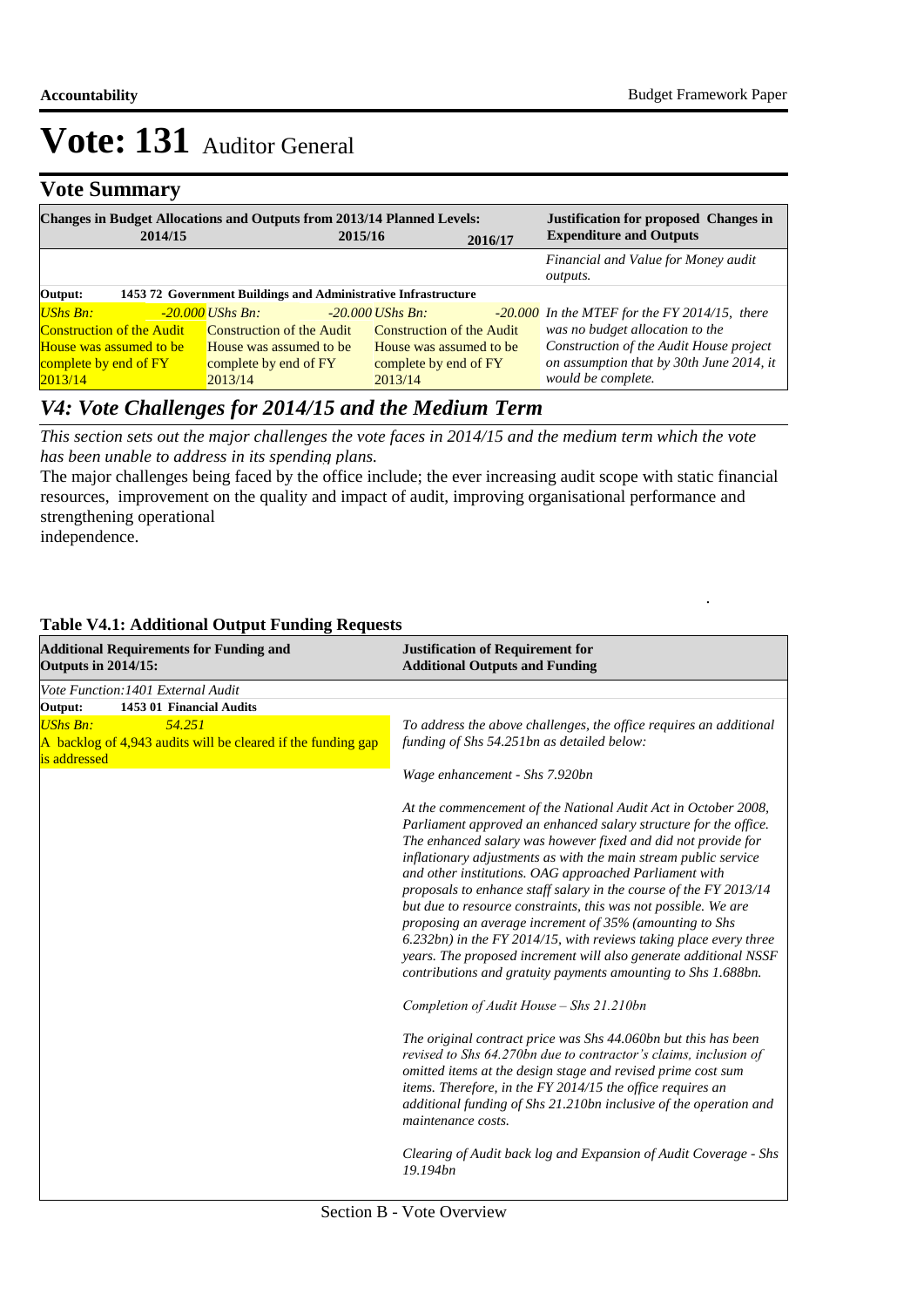## **Vote Summary**

| <b>Additional Requirements for Funding and</b><br><b>Outputs in 2014/15:</b> | <b>Justification of Requirement for</b><br><b>Additional Outputs and Funding</b>                                                                                                                                                                                                                                                                                                                                                                                                                                                                                                                                                                                                                                                                                                                                                                                                                                                                                                                                                                          |
|------------------------------------------------------------------------------|-----------------------------------------------------------------------------------------------------------------------------------------------------------------------------------------------------------------------------------------------------------------------------------------------------------------------------------------------------------------------------------------------------------------------------------------------------------------------------------------------------------------------------------------------------------------------------------------------------------------------------------------------------------------------------------------------------------------------------------------------------------------------------------------------------------------------------------------------------------------------------------------------------------------------------------------------------------------------------------------------------------------------------------------------------------|
|                                                                              | In the FY 2014/15, the office requires additional funding of Shs<br>19.194bn to clear audit backlog and expand audit coverage as<br>summarised below:                                                                                                                                                                                                                                                                                                                                                                                                                                                                                                                                                                                                                                                                                                                                                                                                                                                                                                     |
|                                                                              | •Shs 2.905bn for clearing the back log of 1,168 sub-counties for<br>the FY 2012/13<br>•Shs 0.681bn bn for FY 2013/14 audit of 681 Sub-Counties which<br>were not catered for under the current MTEF;<br>•Shs 4.985bn for FY 2011/12 audit of 997 secondary schools and<br>tertiary institutions<br>•Shs 5.400bn for FY 2012/13 audit of 1,197 secondary schools<br>and tertiary institutions which were not catered for under the<br>current MTEF;<br>•Shs 4.485 bn for FY 2013/14 audit of 897 secondary schools and<br>tertiary institutions which were not catered for under the current<br>MTEF;<br>•Shs 0.392bn for audit of 2 Private Public Partnerships.<br>•Shs 0.347bn to facilitate PSAs/Cost Recovery Reviews<br>Capacity Building and Staff Welfare - Shs 1.915bn                                                                                                                                                                                                                                                                            |
|                                                                              | In view of the ever increasing audit demands, the office needs to<br>respond by undertaking thorough training in financial audits,<br>emerging specialized audit areas, professional certification and<br>management development. This will require additional funding of<br>Shs 1.405bn. In addition due to the recent recruitment of new<br>staff, the office requires an additional budget of Shs 0.510bn to<br>cater for their medical insurance scheme.                                                                                                                                                                                                                                                                                                                                                                                                                                                                                                                                                                                              |
|                                                                              | Improvement on quality and impact of audits - Shs 1.658bn                                                                                                                                                                                                                                                                                                                                                                                                                                                                                                                                                                                                                                                                                                                                                                                                                                                                                                                                                                                                 |
|                                                                              | The office needs to develop and maintain effective communication<br>with various stakeholders and communicate its outputs in a<br>manner that increases stakeholders' knowledge and<br>understanding of its role and responsibilities. In this regard, in<br>the FY 2014/15, the office requires an additional budget of Shs<br>1.045bn to increase its levels of stakeholder engagement by<br>carrying out sensitization workshops and seminars for District<br>Public Accountability Committee, Sessional Committees of<br>Parliament, and District and Town Council Mayors, Speakers &<br>Executive Members. In addition, to successfully deliver on its<br>mandate and improve on coverage, timeliness and quality of<br>audits, the office with the planned 11 regional offices needs to<br>effectively and efficiently replace its fleet on a regular basis. The<br>current budget can only provide for 3 motor vehicles. Therefore,<br>in the FY 2014/15, it requires an additional funding of Shs<br>0.613bn for acquisition of 4 motor vehicles. |
|                                                                              | ICT infrastructure development - Shs 2.173bn                                                                                                                                                                                                                                                                                                                                                                                                                                                                                                                                                                                                                                                                                                                                                                                                                                                                                                                                                                                                              |
|                                                                              | As with any modern organisation, information and<br>communication technology is essential for an effective working<br>environment. The main aspect to this strategy will be:<br>consolidation of the Microsoft licenses, maintaining annual<br>subscription for Teammate licenses, procurement of a complete<br>forensic IT laboratory and establishment of establishment of<br>Disaster Recovery Data Center. In this regard, the office requires                                                                                                                                                                                                                                                                                                                                                                                                                                                                                                                                                                                                        |